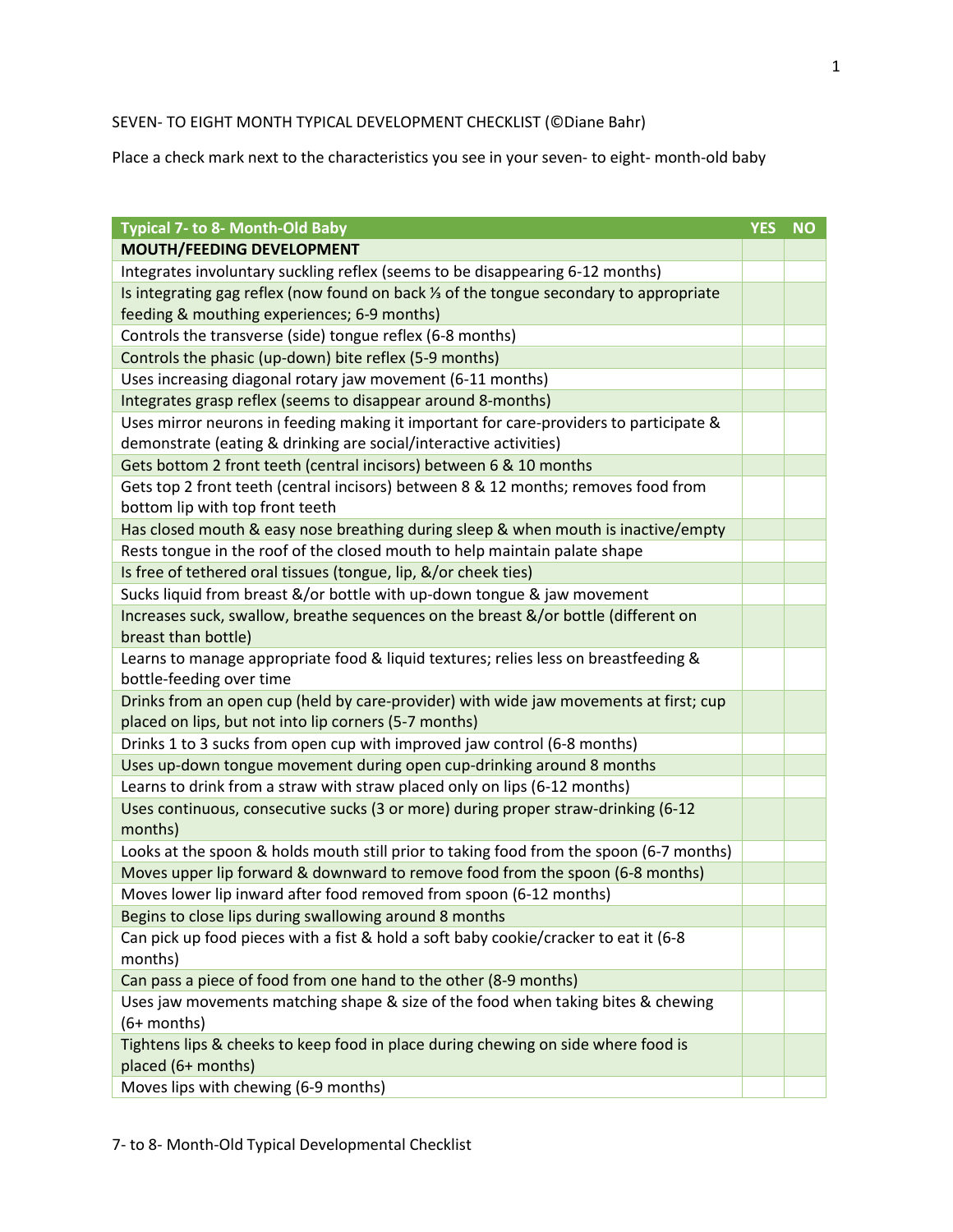| Moves lips inward slightly when food remains on them; moves lip corner & cheek                 |  |
|------------------------------------------------------------------------------------------------|--|
| inward on the side of chewing (8-11 months)                                                    |  |
| Moves upper lip forward & downward during chewing (8-12 months)                                |  |
| Uses lips & cheeks to control & move food (8-18 months)                                        |  |
| Uses up-down munching on food (6-9 months)                                                     |  |
| Uses up-down biting & chewing/munching on a soft cookie (6-9 months) & on a hard               |  |
| cookie (6-19 months)                                                                           |  |
| Uses diagonal rotary chewing on the side where food is placed (6-9 months)                     |  |
| Controls biting on a soft cookie (7-12 months)                                                 |  |
| Moves tongue up & down with the jaw, but begins moving tongue toward small pieces              |  |
| of food on the side gums with a rolling &/or shifting motion (6-9 months)                      |  |
| Begins to move the tongue independently from the jaw during sucking (7-11 months);             |  |
| transfers food from center of tongue to both sides of mouth (7-12 months)                      |  |
| 6-8 Month Foods/Liquids (unless advised otherwise by pediatrician, dietician, etc.)            |  |
| Milled, blended, or well-mashed vegetables & fruits (well-cooked with small, soft              |  |
| lumps)                                                                                         |  |
| Wheat-free soft cookies, biscuits, & crackers; teething biscuits                               |  |
| Cooked rice (sticky)                                                                           |  |
| Sips of water, formula, or breast milk from an open- &/or straw-cup (lips only on cup          |  |
| rim/straw)                                                                                     |  |
| Breast milk or formula from breast or bottle, allowing baby to self-limit                      |  |
|                                                                                                |  |
| <b>BODY DEVELOPMENT</b> (Typical 7- to 8- Month Old)                                           |  |
|                                                                                                |  |
|                                                                                                |  |
| When on the Stomach (Typical 7-Month Old)                                                      |  |
| Can easily bear & shift weight to reach/grasp toy frequently rolling to the side to play       |  |
| with or bring toy to mouth                                                                     |  |
| Uses a radial-palmer & inferior scissors grasp (fingers & thumb increasingly work<br>together) |  |
| Pushes with both arms to pivot/move body in a circle; plays with leg movement                  |  |
| Uses visual, vestibular (head position in space), tactile/touch, & proprioceptive              |  |
| (awareness in muscles & joints) sensory systems for lateral/side weight shifting               |  |
| Can steady/stabilize shoulders & trunk/core while making needed body adjusts for               |  |
| activities                                                                                     |  |
|                                                                                                |  |
| When on the Stomach (Typical 8-Month Old)                                                      |  |
| Usually moves immediately to hands/knees, crawling, &/or sitting; does not seem to             |  |
| like being on the back (making diaper change a challenge)                                      |  |
|                                                                                                |  |
| <b>When Sitting (Typical 7-Month-Old)</b>                                                      |  |
| Prefers sitting position to being on back                                                      |  |
| Pulls self to sitting using shoulder, trunk/core, abdominal, hip, arm, & leg muscles           |  |
| Sits independently with trunk/core & hip/pelvic control                                        |  |
| Reaches with one or both hands for toys or objects                                             |  |
| Shakes, bangs, examines, & moves objects from hand-to-hand                                     |  |
| Rotates trunk/core following head movement (weight shifted to side of head turn);              |  |

7- to 8- Month-Old Typical Developmental Checklist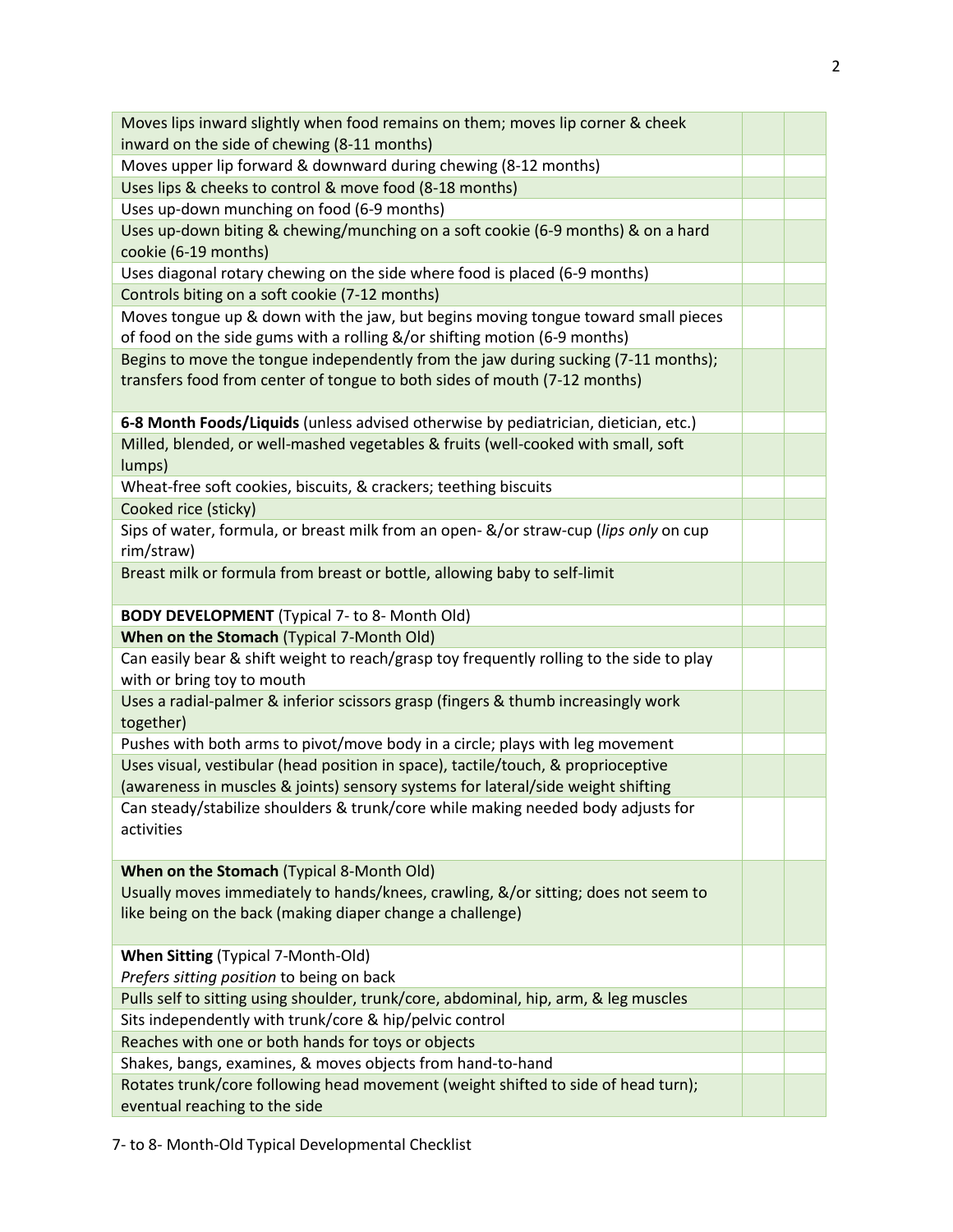| Moves from sitting to quadruped (on hands and knees for crawling)                                                                                 |  |
|---------------------------------------------------------------------------------------------------------------------------------------------------|--|
| <b>When Sitting (Typical 8-Month-Old)</b>                                                                                                         |  |
| Varies sitting positions (e.g., ring/circle, long leg, side-sitting)                                                                              |  |
| Is most stable when ring/circle sitting; uses hands to hold, explore, & mouth objects                                                             |  |
| (can hold objects in each hand & bang them together)                                                                                              |  |
| Turns/rotates body toward toys or people via leg & trunk/core adjustments (reaching is                                                            |  |
| led by head turning)                                                                                                                              |  |
| Grasps objects using radial-digital grasp with thumb & finger tips, as well as scissor                                                            |  |
| grasp with thumb & side of curled index finger                                                                                                    |  |
| Handles & explores shape, size, texture, & color of toys; moves toys from hand-to-hand;                                                           |  |
| drops toys intentionally                                                                                                                          |  |
| May begin finger/hand-feeding with appropriate & safe foods                                                                                       |  |
| Moves from sitting to reciprocal crawling (movement of opposite arms and legs while                                                               |  |
| rotating core/trunk), & moves from crawling to sitting                                                                                            |  |
|                                                                                                                                                   |  |
| When in Quadruped (on hands & knees) Typical 7-Month-Old<br>Rocks front, back, & side-to-side with movement & control first initiated by the arms |  |
| Develops increasing lateral (side-side) & diagonal (from one shoulder to other hip)                                                               |  |
| weight shifting with improving body & pelvic/hip control                                                                                          |  |
| Uses vestibular (head position in space), visual, tactile/touch, & proprioceptive                                                                 |  |
| (awareness in muscles & joints) systems in quadruped                                                                                              |  |
| May push up into bear-standing using shoulder girdle stability/steadiness) & leg                                                                  |  |
| mobility/movement (on hands & feet with hips up)                                                                                                  |  |
| May use primitive creeping (arms move baby forward with stomach on a surface); not                                                                |  |
| all babies creep                                                                                                                                  |  |
| Crawls on hands & knees with stomach lifted using lateral, diagonal, & rotational                                                                 |  |
| (combination of lateral & diagonal) movements in the body                                                                                         |  |
| Reaches for & carries toys in hand when crawling (hand control developing)                                                                        |  |
| <b>When Crawling Typical 8-Month-Old</b>                                                                                                          |  |
| Crawls reciprocally with alternating movements in arms & legs guided by weight shifts,                                                            |  |
| as well as diagonal, rotary, & opposing movements (counter-rotation) in the trunk/core                                                            |  |
| Carries appropriate small objects in one hand when crawling                                                                                       |  |
| When Pulling to Stand & Cruising Typical 7-month Old                                                                                              |  |
| Lifts hands to furniture, pulls up to kneeling, half-kneeling, & standing                                                                         |  |
| Looks at or reaches for toys with one hand while holding onto furniture with the other                                                            |  |
| hand                                                                                                                                              |  |
| Cruises along furniture with side-to-side weight shift, but cannot lower self to floor                                                            |  |
| without falling or sitting                                                                                                                        |  |
| Places full weight on legs when hands held (using trunk/core & hip control)                                                                       |  |
| May make stepping motions if chest supported                                                                                                      |  |
|                                                                                                                                                   |  |
| When Pulling to Stand from Crawling Typical 8-Month-Old                                                                                           |  |
| Uses arm lifting, strength, & control as legs assist & adjust when pulling with arms to                                                           |  |
| stand                                                                                                                                             |  |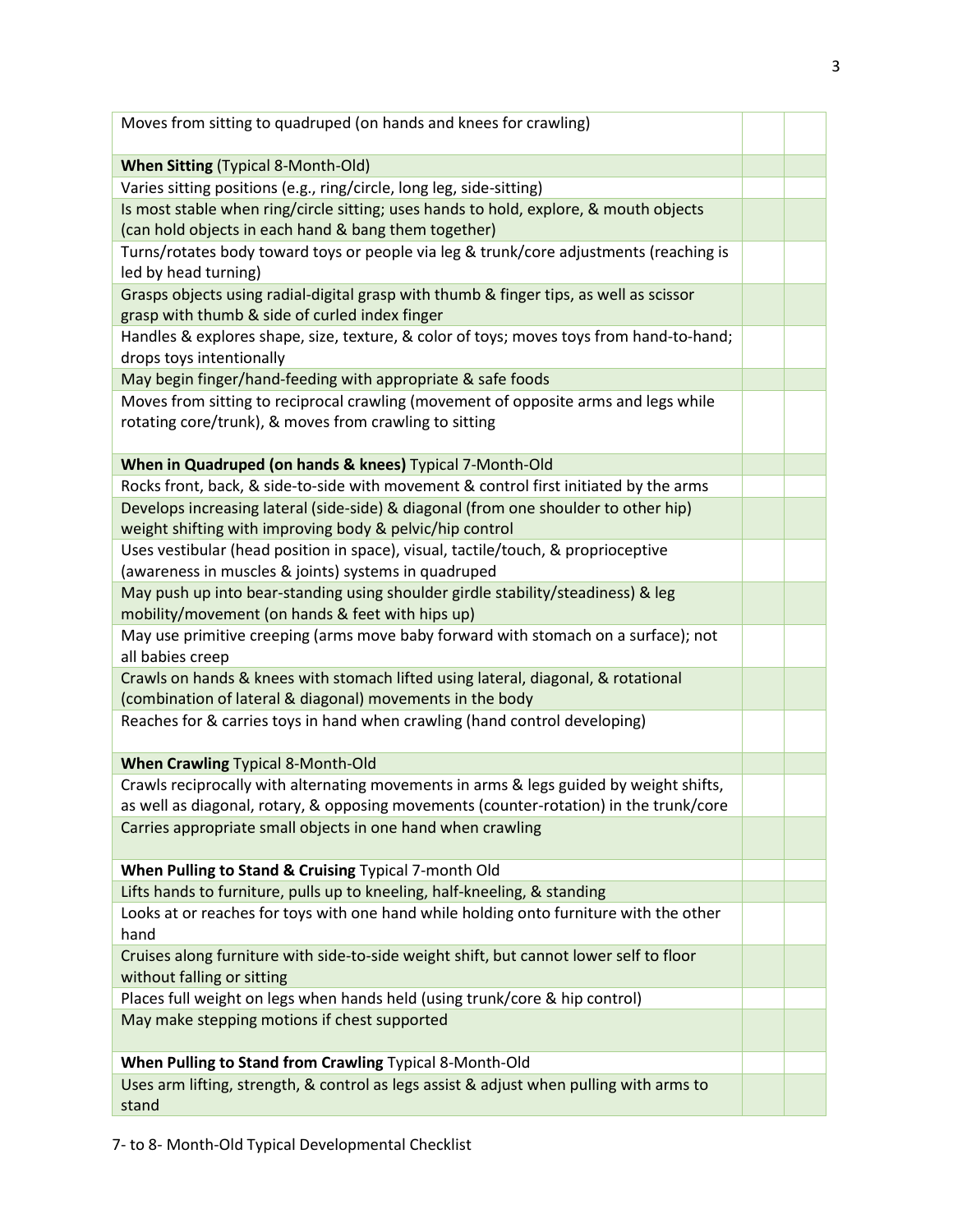| When Kneeling Typical 8-Month-Old                                                      |  |
|----------------------------------------------------------------------------------------|--|
| Flexes/bends hips initially; will use back & abdominal/stomach muscles in this process |  |
| over time                                                                              |  |
|                                                                                        |  |
| When Half-Kneeling Typical 8-Month-Old                                                 |  |
| Shifts weight in trunk/core & hips for legs to move separately (dissociation)          |  |
| Can pull to stand from half-kneeling & use arms/hands for reaching/grasping            |  |
|                                                                                        |  |
| When Climbing Typical 8-Month Old                                                      |  |
| Alternates weight shift from side-to-side to explore environment & unique surfaces     |  |
| (e.g., climbing up-stairs with supervision)                                            |  |
|                                                                                        |  |
| When Standing Typical 8-Month-Old                                                      |  |
| Likes to move & cruise, as well as reach, grasp, explore, & handle toys                |  |
| Shifts weight & rotates trunk/core, as well as hips/pelvis to the side baby is facing; |  |
| aligns shoulders with hips (hip muscles dynamically stabilize/steady pelvis & legs)    |  |
| Can stand while holding care provider's fingers/hands; baby's arms are positioned      |  |
| upward                                                                                 |  |
|                                                                                        |  |
| <b>When Cruising Typical 8-Month-Old</b>                                               |  |
| Uses hip & leg muscles, but initially elevates & fixes/stiffens shoulders              |  |
| Rotates head, trunk/core, & hips to the side the baby is facing; shoulders & hips are  |  |
| aligned                                                                                |  |
| Shifts weight from side-to-side using reciprocal/opposite leg & arm movements          |  |
| representing diagonal trunk control (from one shoulder to other hip)                   |  |
| Produces immature stepping movements with hands held by care provider; baby's arms     |  |
| are positioned upward                                                                  |  |

## **Primary References**

- Bahr, D. (2018). *Feed your baby and toddler right: Early eating and drinking skills encourage the best development.* Arlington, TX: Future Horizons.
- Bahr, D. C., & Hillis, A. E. (2001). Neurological and anatomical bases. In D. C. Bahr *Oral motor assessment and treatment: Ages and stages* (pp. 1-41). USA: Pearson College Division.
- Bly, L. (1994). *Motor skills acquisition in the first year: An illustrated guide to normal development*. USA: Psychological Corp.
- Feldenkrais, M. (1972). *Awareness through movement* (Vol. 1977). New York: Harper and Row.
- Morris, S. E., & Klein, M. D. (2000*). Pre-Feeding skills: A comprehensive resource for mealtime development*. (2nd ed.). San Antonio, TX: Therapy Skill Builders.
- Neuro Restart (2019). Primitive reflexes. Retrieved from <http://www.neurorestart.co.uk/primitive-reflexes/>
- Vulpe, S. G. (1994). *Vulpe assessment battery-revised: Developmental assessment, performance analysis, individualized programming for the atypical child*. East Aurora, NY: Slosson Educational Publications.